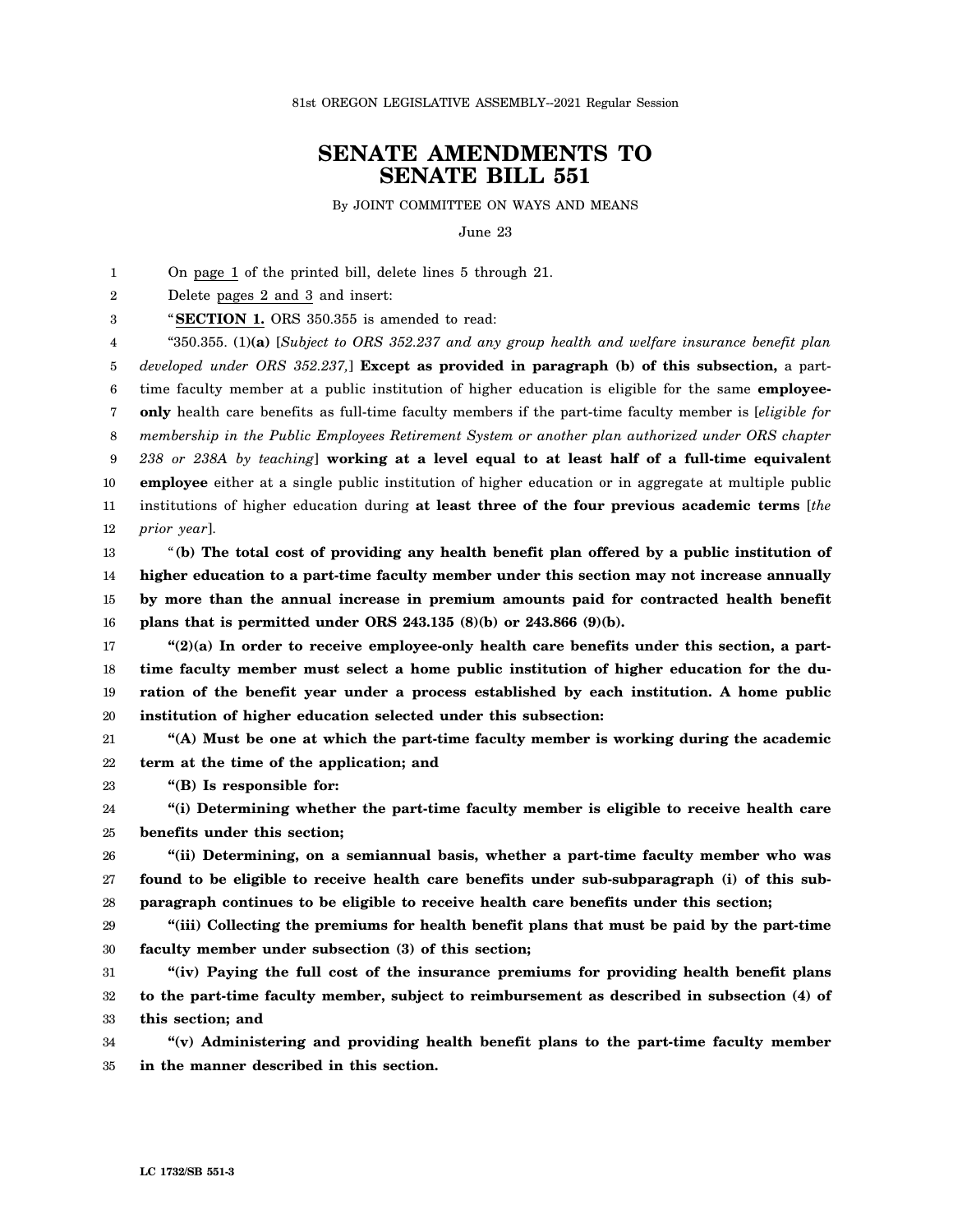1 2 3 4 **"(b) In order to receive health care benefits under this section, a part-time faculty member must provide the home public institution of higher education with all information necessary for the institution to determine the eligibility of the part-time faculty member to receive health care benefits under this section.**

5 6 7 8 "[*(2)*] **(3)(a) Except as provided in paragraph (b) of this subsection,** a part-time faculty member at a public institution of higher education shall pay **10 percent of** all insurance premiums for **health benefit plans** [*health care benefits unless otherwise provided for by the policy of the institution or by collective bargaining at the institution*].

9 10 11 12 13 "**(b) A public institution of higher education may provide by collective bargaining at the institution to pay for some or all of the insurance premiums that must otherwise be paid by a part-time faculty member under paragraph (a) of this subsection. The public institution of higher education may not be reimbursed under subsection (4) of this section for the costs the institution incurs to provide health benefit plans under this paragraph.**

14 15 16 17 18 **"(4)(a) Every three months a public institution of higher education may request reimbursement from the Higher Education Coordinating Commission for the cost of paying insurance premiums for providing health benefit plans to each part-time faculty member who has selected the institution as the faculty member's home public institution of higher education under subsection (2) of this section.**

19 20 21 22 **"(b) The commission shall use moneys from the Part-Time Faculty Insurance Fund established under section 4 of this 2021 Act to fully reimburse each public institution of higher education for all documented costs requested by the institution under this subsection, except for any costs described in subsection (3) of this section.**

23 24 25 26 **"(5) Unless otherwise provided for by collective bargaining, a part-time faculty member at a public institution of higher education who is eligible for health care benefits under subsection (1) of this section may receive health care benefits only in the manner provided by this section.**

27 28 **"(6) The Higher Education Coordinating Commission may adopt rules necessary to implement subsection (4) of this section.**

29 30 31 "**SECTION 2. A public institution of higher education that, on the effective date of this 2021 Act, provided health care benefits to part-time faculty members who are not eligible for health care benefits under the amendments to ORS 350.355 by section 1 of this 2021 Act:**

32 33 34 35 **"(1) May not increase the eligibility requirements that must be met by a part-time faculty member who is not eligible for health care benefits under the amendments to ORS 350.355 by section 1 of this 2021 Act in order for the part-time faculty member to qualify for health care benefits from the institution; and**

36 37 38 **"(2) Must continue to provide comparable health care benefits to part-time faculty members who are not eligible for health care benefits under the amendments to ORS 350.355 by section 1 of this 2021 Act.**

39 40 41 "**SECTION 3. Any realized savings by a public institution of higher education as a result of the amendments to ORS 350.355 by section 1 of this 2021 Act are considered employment relations for purposes of collective bargaining under ORS 243.650 to 243.782.**

42 43 44 45 "**SECTION 4. The Part-Time Faculty Insurance Fund is established in the State Treasury, separate and distinct from the General Fund. Interest earned by the Part-Time Faculty Insurance Fund must be credited to the fund. The fund consists of moneys appropriated, allocated, deposited or transferred to the fund by the Legislative Assembly or otherwise and**